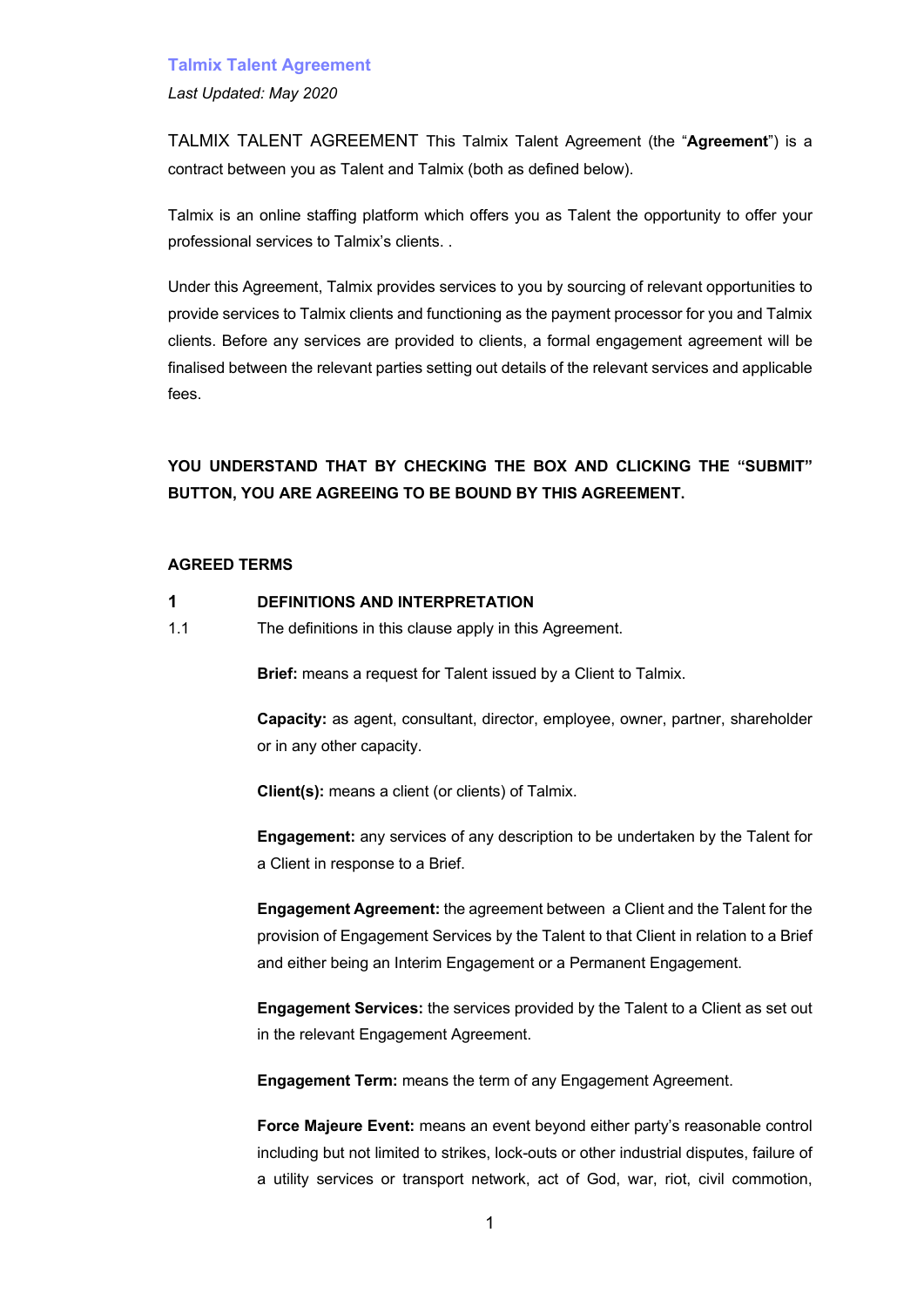#### *Last Updated: May 2020*

malicious damage, compliance with any law or governmental order, rule, regulation or direction, accident, breakdown of plant or machinery, fire, food, storm or default of suppliers or subcontractors.

**Insurance Policies:** commercial general liability insurance cover, professional indemnity insurance cover, employer's liability insurance cover and public liability insurance cover.

**Interim Engagement:** where the Talent is engaged by the Client on a temporary basis, either by reference to a project, list of deliverables or time period. An Interim Engagement shall have a predefined end date.

**Permanent Engagement:** where the Talent is engaged by the Client for a permanent undefined period under a contract for services or employment contract.

**Platform:** the online platform developed and hosted by Talmix which is used to connect Clients with Talent.

**Talent:** an entity either in an individual capacity as an independent contractor or as a representative of a firm, introduced and supplied by Talmix to the Client to provide services to the Client. The Talent is not an employee of Talmix.

**Talent Fee:** the amount payable to the Talent in relation to any Engagement as specified in the relevant Engagement Agreement.

**Talmix:** the trading name of MBA & Company Consultancy Limited incorporated and registered in England and Wales with company number 6855749 whose registered office is at 9 Marshalsea Road, London, SE1 1EP.

**Talmix Fee:** the amount payable to Talmix by the Client in accordance with the Talmix Client Agreement.

**Talmix Client Agreement:** the Agreement between Talmix and a Client.

- 1.2 A person includes a natural person, corporate or unincorporated body (whether or not having separate legal personality) and that person's personal representatives, successors and permitted assignees.
- 1.3 A reference to a company shall include any company, corporation or other body corporate, wherever and however incorporated or established.
- 1.4 A reference to a statute or statutory provision is a reference to it as it is in force as at the date of this Agreement.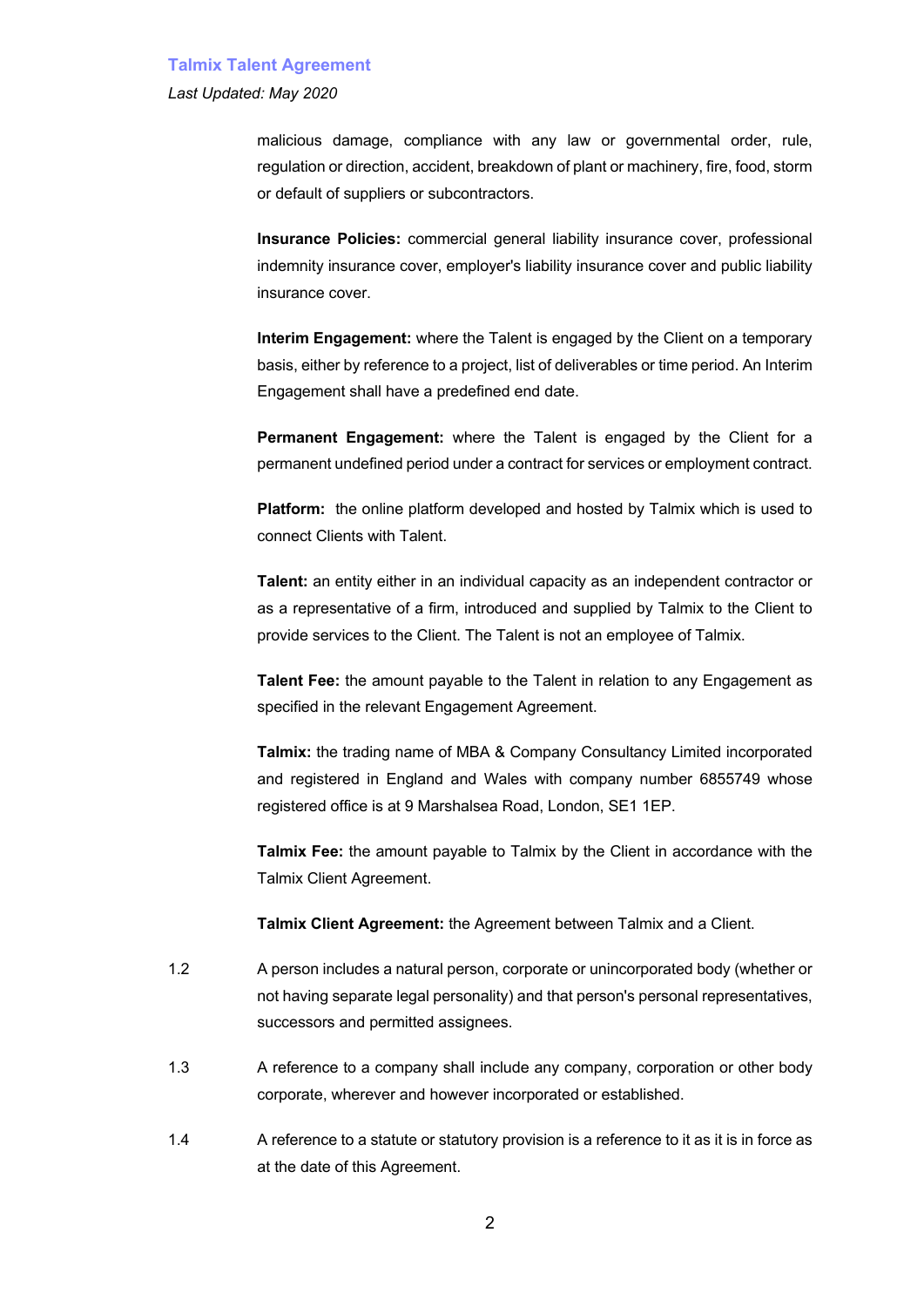#### *Last Updated: May 2020*

- 1.5 A reference to a statute or statutory provision shall include all subordinate legislation made as at the date of this Agreement under that statute or statutory provision.
- 1.6 A reference to writing or written includes fax and e-mail.
- 1.7 Any obligation on a party not to do something includes an obligation not to allow that thing to be done.
- 1.8 Any words following the terms including, include, in particular, for example or any similar expression shall be construed as illustrative and shall not limit the sense of the words, description, definition, phrase or term preceding those terms.
- 1.9 Unless the context otherwise requires, a reference to the Talent includes a reference to any person working on the Engagement Services on behalf of the Talent in any Capacity.

#### **2 USE OF THE PLATFORM BY THE TALENT**

- 2.1 The Talent shall apply online to Talmix for access to the Platform and Talmix may, but is under no obligation to, allow the Talent to access the Platform, register their contact details and professional information and enter into correspondence with Clients with a view to provide Engagement Services to such Clients. Talmix reserves the right at its sole discretion to refuse access to the Platform to the Talent to the extent that the Talent provides insufficient, incomplete, or unsatisfactory registration or professional details. On admission to the Platform, the Talent is granted a limited, non-exclusive right to use the Platform solely for the purpose of connecting with Client's for the provision of Engagement Services.
- 2.2 Talmix shall connect the Talent with suitable Engagements on the Platform in response to a Brief and the Talent may make a proposal to the relevant Client in relation to an Engagement.
- 2.3 Once the Talent and Client have agreed the terms of an Engagement, the Talent shall enter into an Engagement Agreement with the Client using the Platform, or other medium.
- 2.4 The Talent shall not at any time agree, or entice any Client to agree, terms for the provision of Engagement Services to Clients outside of the Platform unless Talmix expressly agrees otherwise in writing.
- 2.5 The Talent shall notify Talmix immediately if a Client suggests agreeing for Engagement Services outside of the Platform and/or making payments in a way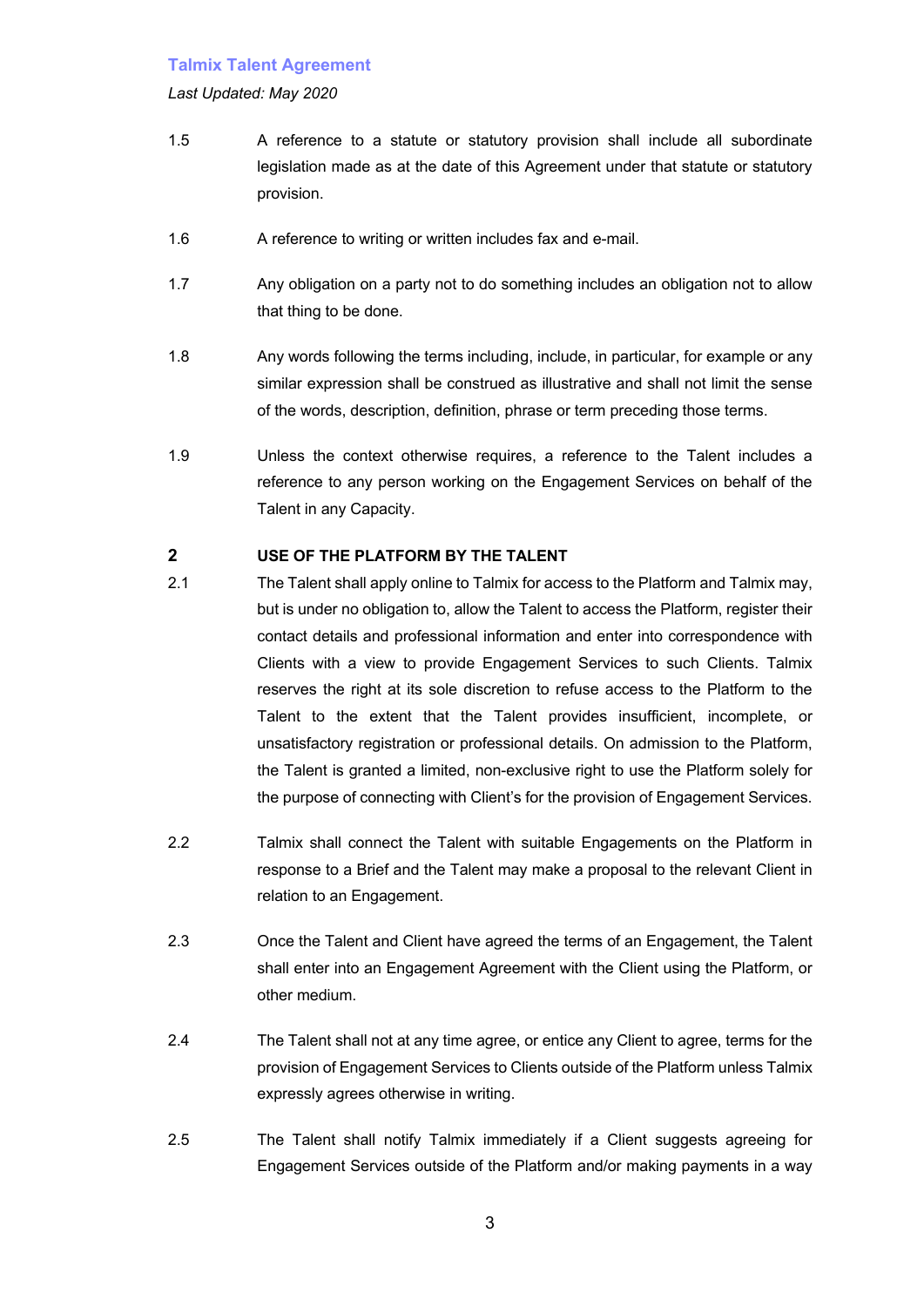#### *Last Updated: May 2020*

that circumvent Talmix's Fees for Engagements.

- 2.6 For the purpose of clause 8.1a) breach of clause 2.4 shall constitute a material breach and the Talent shall pay to Talmix, on demand or Talmix may deduct from any payment dues to the Talent, 25 per cent of the fees for the relevant Engagement Services (or other services provided by the Talent as the case may be) as liquidated damages. The parties confirm that this sum is reasonable and proportionate and represents a genuine pre-estimate of Talmix's loss in respect of the Talent's use of the Platform and the provision of the Engagement Services.
- 2.7 Whilst Talmix endeavours to make the Platform available to Talent, it does not guarantee that the Platform will be available at all times.
- 2.8 The Talent shall keep a secure password for the use of the Platform. The Talent shall not access, store, distribute or transmit any viruses on the Platform, or any material that is unlawful, harmful, threatening, defamatory, obscene or racially offensive or that facilitates any illegal activity and Talmix reserves the right, without liability or prejudice to the Talent, to disable the Talent's access to the Platform in the event that the Talent breaches this clause. The Talent shall not access or use the Platform for any purpose other than as set out in this Agreement and shall not access all or any part of the Platform in order to build a competing service.

#### **3 PAYMENT OF THE TALENT FEE**

- 3.1 Where applicable, the Talent Fee for the specific Engagement Services shall be agreed by the Client and the Talent and set out in the relevant Engagement Agreement, along with any pre-agreed expenses claimable by the Talent. All amounts shall be specified and paid in the currency stated in the Engagement Agreement, which will be in GBP, EUR or USD. The Talent shall notify Talmix of the Talent Fee and any amendment to the scope of the Engagement Services and applicable Talent Fee must be agreed by the Talent and Client in writing or via the Platform. Where the Talent Fee is charged on a periodical basis through an Interim Engagement, the Talent shall, on or before the end of an Engagement Term, prepare a summary of the Talent Fee for the Engagement and submit the Talent Fee to the Client.
- 3.2 The Talent shall submit an invoice to Talmix (including VAT where applicable) for the Talent Fee, along with copies of receipts for any claimable expenses at intervals specified in the Engagement Agreement.
- 3.3 Talmix shall charge the Client and the Client shall pay Talmix the Talent Fee together with Talmix's Fee in accordance with the terms of the Talmix Client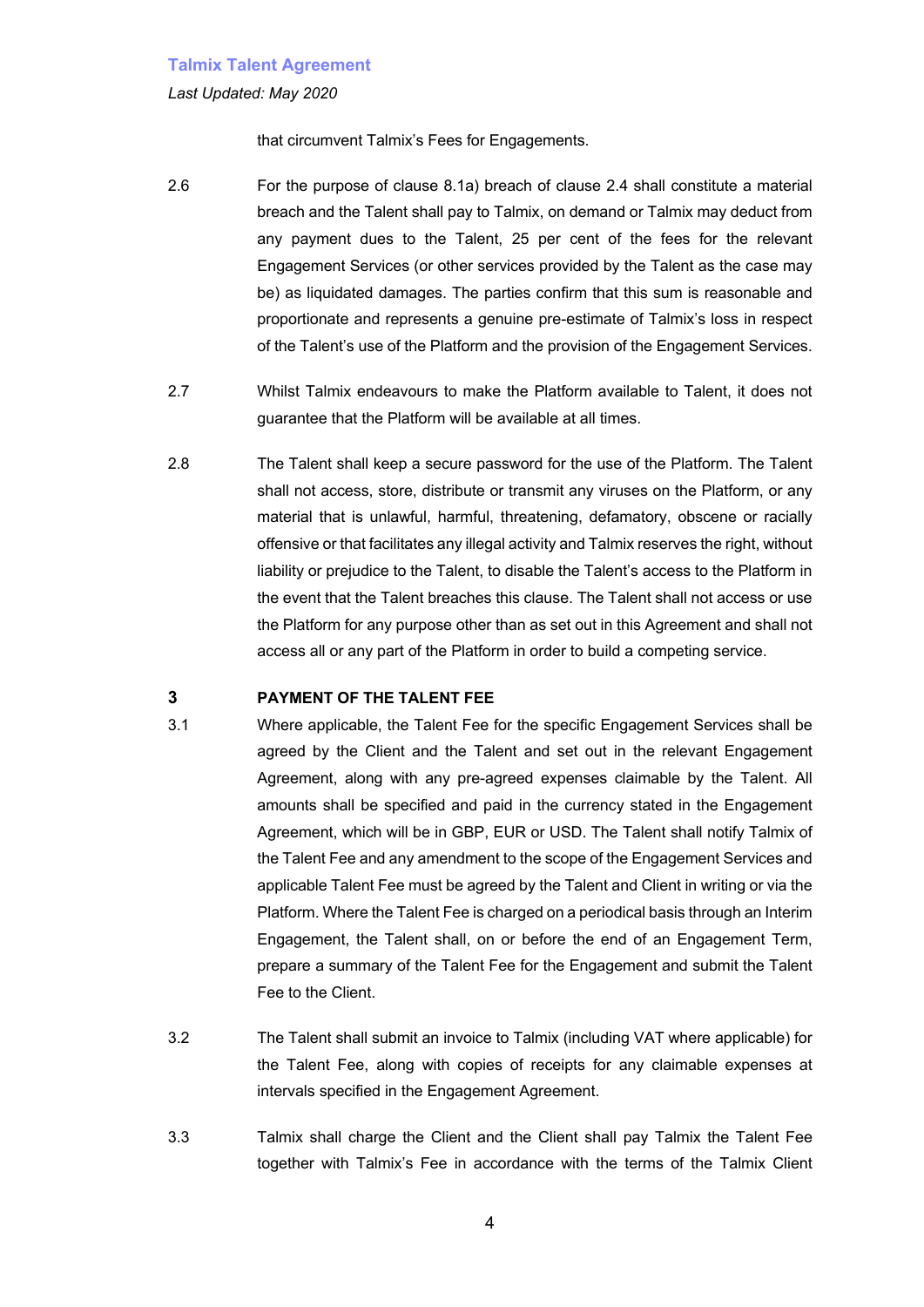#### *Last Updated: May 2020*

Agreement and the Talent's invoice.

- 3.4 Save in respect of a dispute arising in accordance with clause 3.5, Talmix shall pay the Talent Fee to the Talent within 30 days of the receipt of the Talent's invoice provided that Talmix has received payment of the corresponding amount from the Client and approval of the Talent Fee.
- 3.5 If the Client objects to the claimed amount, Talmix shall inform the Talent as soon as is reasonably practicable and the Talent shall co-operate fully, in good faith and in a timely fashion with Talmix to enable Talmix to establish the work completed by the Talent in relation to the Engagement.
- 3.6 If the Talent receives payment for all or part of the Talent Fee and/or expenses directly from the Client, the Talent shall immediately notify Talmix giving full details of the amounts received. Such amounts shall be deemed to have been paid by Talmix to the Talent and shall be set-off against the amounts that would otherwise have been due by Talmix to the Talent under this Agreement.

# **4 STATUS**

- 4.1 The relationship of the Talent to Talmix shall be that of independent contractor and nothing in this Agreement shall render them an employee, worker, agent or partner of Talmix and the Talent shall not hold themselves out as such.
- 4.2 This Agreement constitutes a contract for the provision of services and not a contract of employment and accordingly the Talent shall be fully responsible for and shall indemnify Talmix for and in respect of:
	- a) any income tax, National Insurance and social security contributions and any other liability, deduction, contribution, assessment or claim arising from or made in connection with the performance of the Engagement Services, where the recovery is not prohibited by law. The Talent shall further indemnify Talmix against all costs, expenses and any penalty, fine or interest incurred or payable by Talmix in connection with or in consequence of any such liability, deduction, contribution, assessment or claim; and
	- b) any liability arising from any employment-related claim or any claim based on or related to worker status (including all costs, expenses, legal fees, and any penalty, fine or interest incurred or payable by Talmix in connection with or in consequence of any such liability, deduction, contribution, assessment or claim) brought by or on behalf of the Talent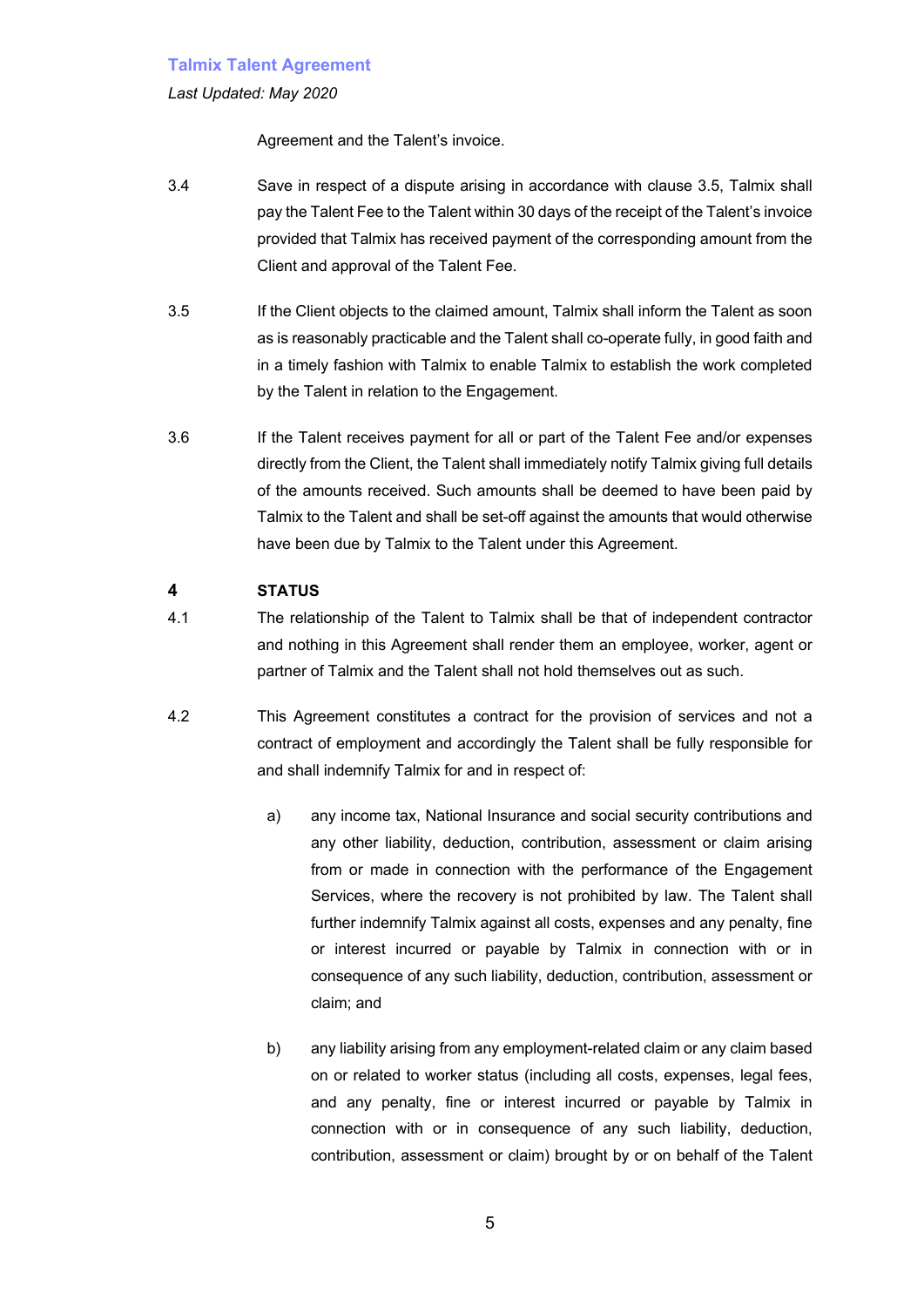#### *Last Updated: May 2020*

against Talmix arising out of or in connection with the provision of the Engagement Services, use of the Platform or otherwise.

4.3 Talmix may at its option satisfy such indemnity (in whole or in part) by way of deduction from any payments due to the Talent.

### **5 DUTIES AND OBLIGATIONS OF THE TALENT**

- 5.1 The Talent shall provide the Engagement Services that are approved by the Client and as set out in the Engagement Agreement.
- 5.2 During the Engagement Term, the Talent shall provide the Engagement Services with all due care, skill and ability and use their best endeavours to promote the interests of the Client. The Talent shall comply with all applicable laws in the provision of the Engagement Services, including any Client policies that are notified to the Talent by the Client.
- 5.3 If the Talent is unable to provide the Engagement Services due to illness or injury, the Talent shall advise the Client and Talmix of that fact as soon as reasonably practicable. For the avoidance of doubt, no Talent Fee shall be payable under clause 3 in respect of any period during which the Engagement Services are not provided unless otherwise stated in the Engagement Agreement.
- 5.4 During the Engagement Term, the Talent shall use reasonable endeavours to ensure that they are available at all times on reasonable notice to provide such assistance or information as the Client may require.
- 5.5 Unless specifically authorised to do so by the Client in writing, the Talent shall not:
	- a) have any authority to incur any expenditure in the name of or for the account of the Client; or
	- b) hold themselves out as having authority to bind the Client.

# **6 OTHER ACTIVITIES**

Nothing in this Agreement shall prevent the Talent from being engaged, concerned or having any financial interest in any Capacity in any other business, trade, profession or occupation during the Engagement Term provided that:

a) such activity does not cause a breach of any of the Talent's obligations under this Agreement or any Engagement Agreement; or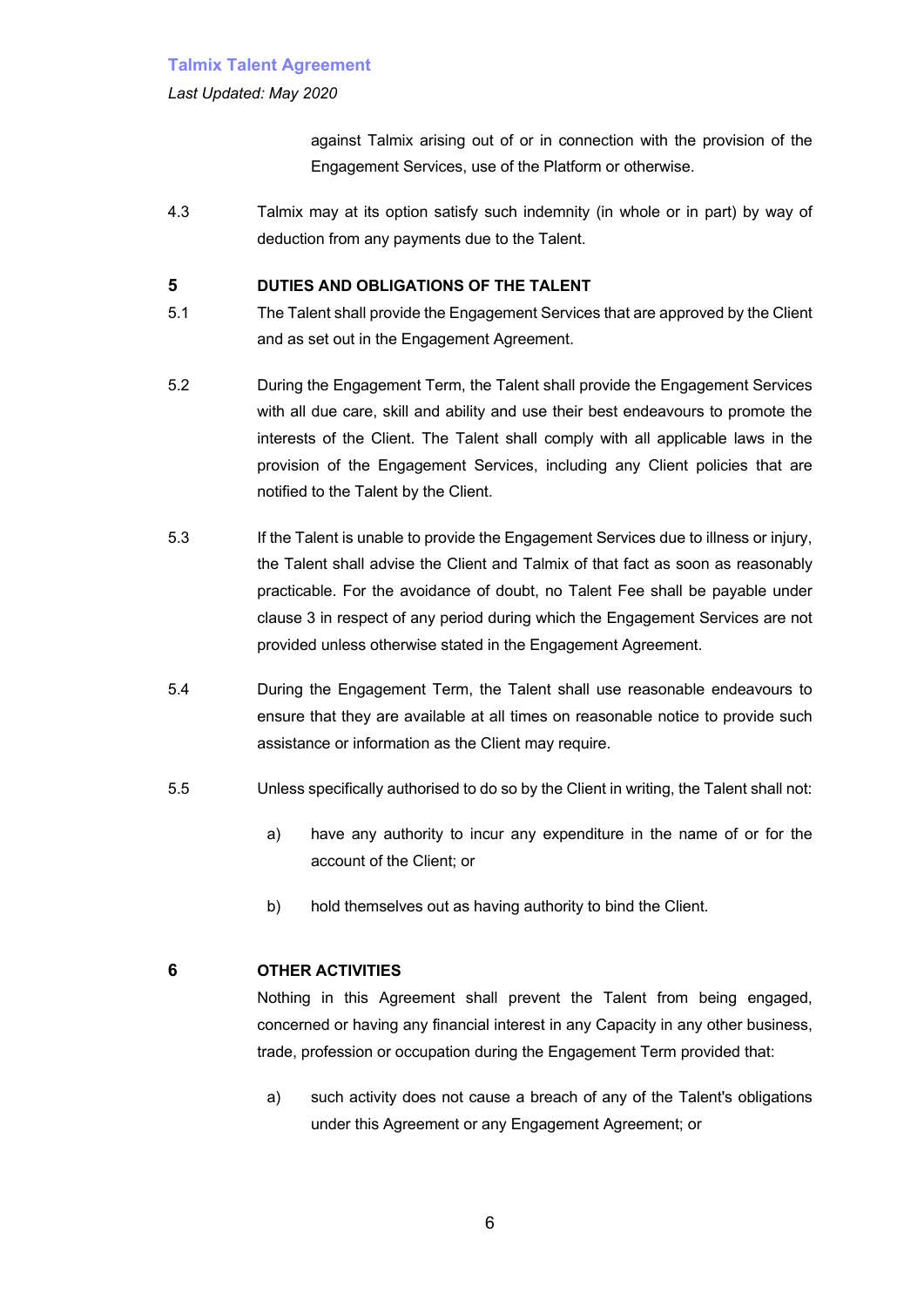*Last Updated: May 2020*

b) such activity does not relate to a business which is similar to or in any way competitive with the business of the Client or of Talmix without the prior written consent of the Client or Talmix (as the case may be).

# **7 TERM**

- 7.1 This Agreement shall commence on the date of the Talent's application to access the Platform, and shall continue until either party gives to the other party one week written notice to terminate, such notice to expire on or after the end of any ongoing Engagement Term.
- 7.2 Notwithstanding clause 7.1 either party may terminate this Agreement with immediate effect in accordance with clause 8.

# **8 DEFAULT AND EARLY TERMINATION**

- 8.1 Without affecting any other right or remedy available to it, Talmix may terminate this Agreement with immediate effect (and with no liability to make any further payment to the Talent other than in respect of amounts accrued before the termination date) by giving written notice to the Talent if:
	- a) the Talent commits a material breach of any term of this Agreement and (if such a breach is remediable) fails to remedy that breach within 14 days of receipt of notice in writing to do so;
	- b) the Talent repeatedly breaches any of the terms of this Agreement in such a manner as to reasonably justify the opinion that its conduct is inconsistent with having the intention or ability to give effect the terms of this Agreement;
	- c) the Talent, being an individual, is convicted of any criminal offence (other than an offence under any road traffic legislation in the United Kingdom or elsewhere for which a fine or non-custodial penalty is imposed);
	- d) the Talent is in the reasonable opinion of Talmix or the relevant Client negligent or incompetent in the performance of the Engagement Services;
	- e) the Talent makes any arrangement with or for the benefit of its creditors, has a liquidator, receiver, administrator, administrative receiver, manager, trustee or similar officer appointed over any of its assets, ceases, or threatens to cease, to carry on business, or (being an individual) is the subject of a bankruptcy petition or order, or any event occurs, or proceeding is taken, with respect to the Talent in any part of the world that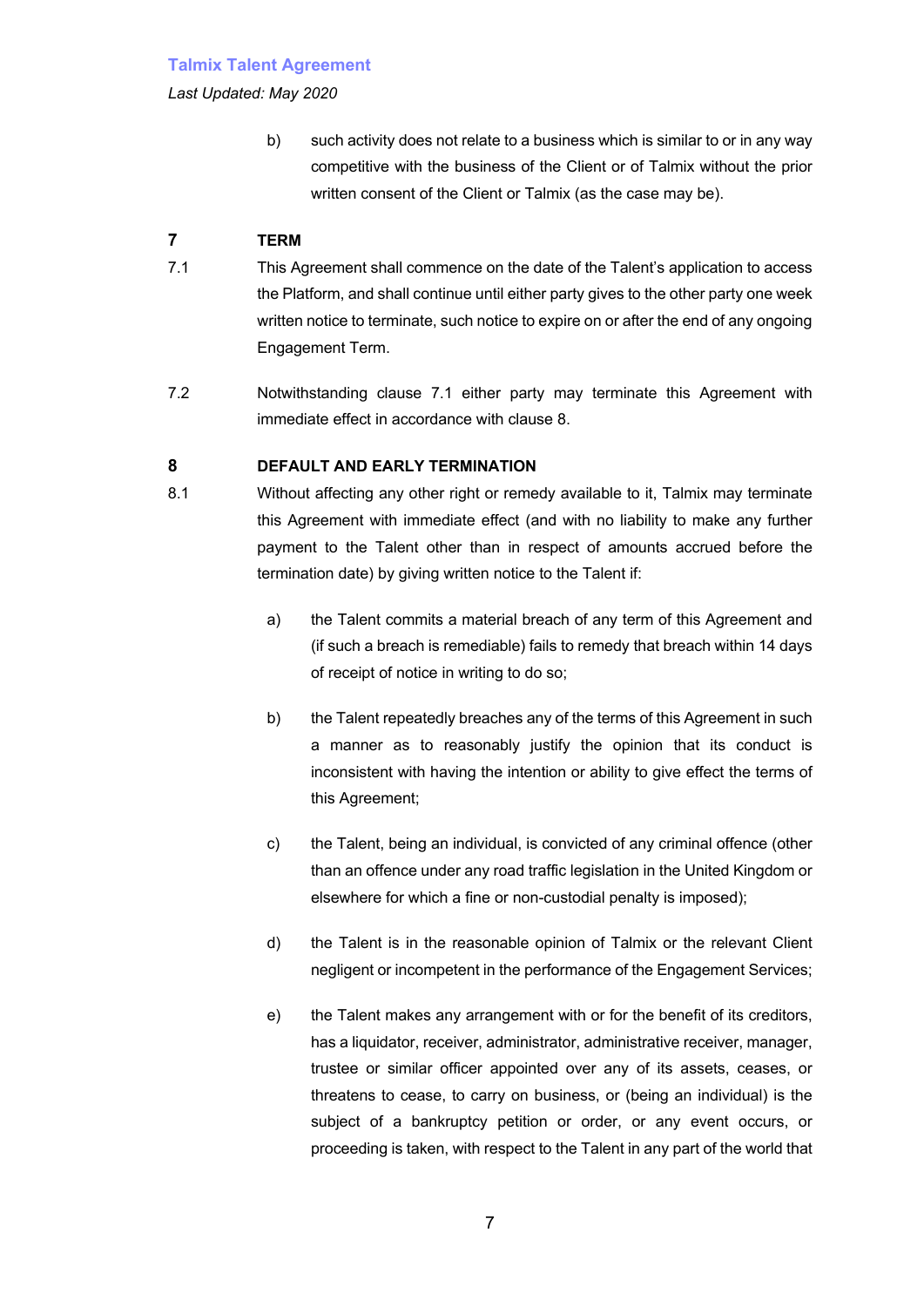#### *Last Updated: May 2020*

has an effect equivalent or similar to any of the events mentioned in this paragraph (e); or

- f) the Talent commits any fraud or dishonesty or acts in any manner which in the opinion of Talmix brings, or is likely to bring, the Talent or Talmix or a Client into disrepute or is materially adverse to the interests of Talmix or a Client.
- 8.2 The rights of Talmix under clause 8.1 are without prejudice to any other rights that it might have at law to terminate this Agreement or to accept any breach of this Agreement on the part of the Talent as having brought the agreement to an end. Any delay by Talmix in exercising its rights to terminate shall not constitute a waiver of these rights.

# **9 OBLIGATIONS AND EFFECT OF TERMINATION**

- 9.1 On the termination of this Agreement or any Engagement Agreement:
- 9.1.1 the Talent's licence to the Platform shall immediately terminate and the Talent shall cease use of the Platform;
- 9.1.2 the Talent shall immediately deliver to the Client all Client property or Client confidential information in its possession or control and where requested shall sign a statement that it has complied fully with the obligations under this clause.
- 9.2 Any provision of this Agreement that expressly or by implication is intended to come into or continue in force on or after termination of this Agreement shall remain in full force and effect.
- 9.3 Termination of this Agreement shall not affect any rights, remedies, obligations or liabilities of the parties that have accrued up to the date of termination, including the right to claim damages in respect of any breach of the Agreement which existed at or before the date of termination.

# **10 ANNOUNCEMENTS**

Neither party shall make, or permit any person to make, any public announcement concerning this Agreement without the prior written consent of the other party (such consent not to be unreasonably withheld or delayed), except as required by law, any governmental or regulatory authority (including, without limitation, any relevant securities exchange), any court or other authority of competent jurisdiction.

### **11 DATA PROTECTION**

Talmix will collect and process information relating to the Talent in accordance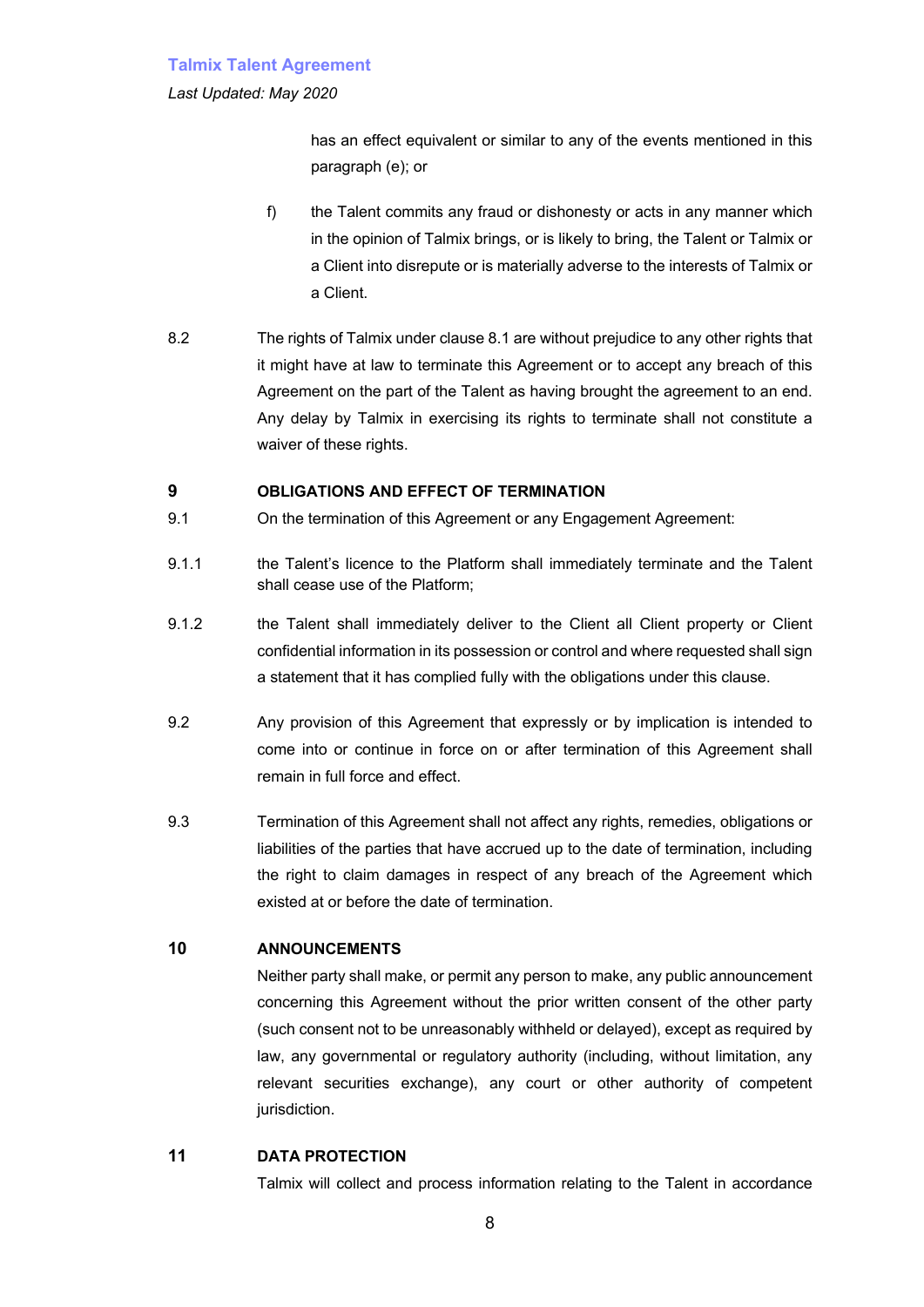*Last Updated: May 2020*

with its privacy notice.

# **12 CONFIDENTIAL INFORMATION, INSIDER INFORMATION AND INTELLECTUAL PROPERTY**

12.1 The Talent acknowledges that through the provision of Engagement Services and access to the Platform, it may have access to confidential information of the Client or Talmix. In addition to any provisions outlined in the Engagement Agreement, the Talent acknowledges and agrees that it shall not at any time use or disclose to any person any confidential information concerning the business, affairs, customers, clients or suppliers of Talmix or a Client, or use such information for any purpose other than for the purpose of its obligations under this Agreement or any applicable Engagement Agreement. This restriction does not apply to:

a) any use or disclosure authorised by a Client or Talmix or required by law;

b) any information which is already in, or comes into, the public domain otherwise through the Talent's unauthorised disclosure.

12.2 The Talent acknowledges that unless otherwise specified in an Engagement Agreement, any and all intellectual property generated by the Talent in the course of providing the Engagement Services during an Engagement shall automatically on creation belong to the relevant Client.

### **13 WARRANTIES**

- 13.1 The Talent warrants and represents that all information that it gives or has given to Talmix in connection with this Agreement, including without limitation in respect of their identity, personal details, qualifications, training and experience, is true, accurate and complete.
- 13.2 The Talent agrees to update and keep updated Talmix and the Client if there is any change to the information provided in accordance with clause 13.1.

### **14 TALENT'S LIABILITY**

The Talent shall have personal liability and shall indemnify Talmix in respect of all liabilities, costs, expenses, damages and losses (including but not limited to any direct, indirect or consequential losses, loss of profit, loss of reputation and all interest, penalties and legal costs (calculated on a full indemnity basis) and all other reasonable professional costs and expenses) suffered or incurred by Talmix arising out of or in connection with any breach of the terms of this Agreement by the Talent, including any negligent or reckless act, omission or default in the provision of the Engagement Services for a Client and shall accordingly maintain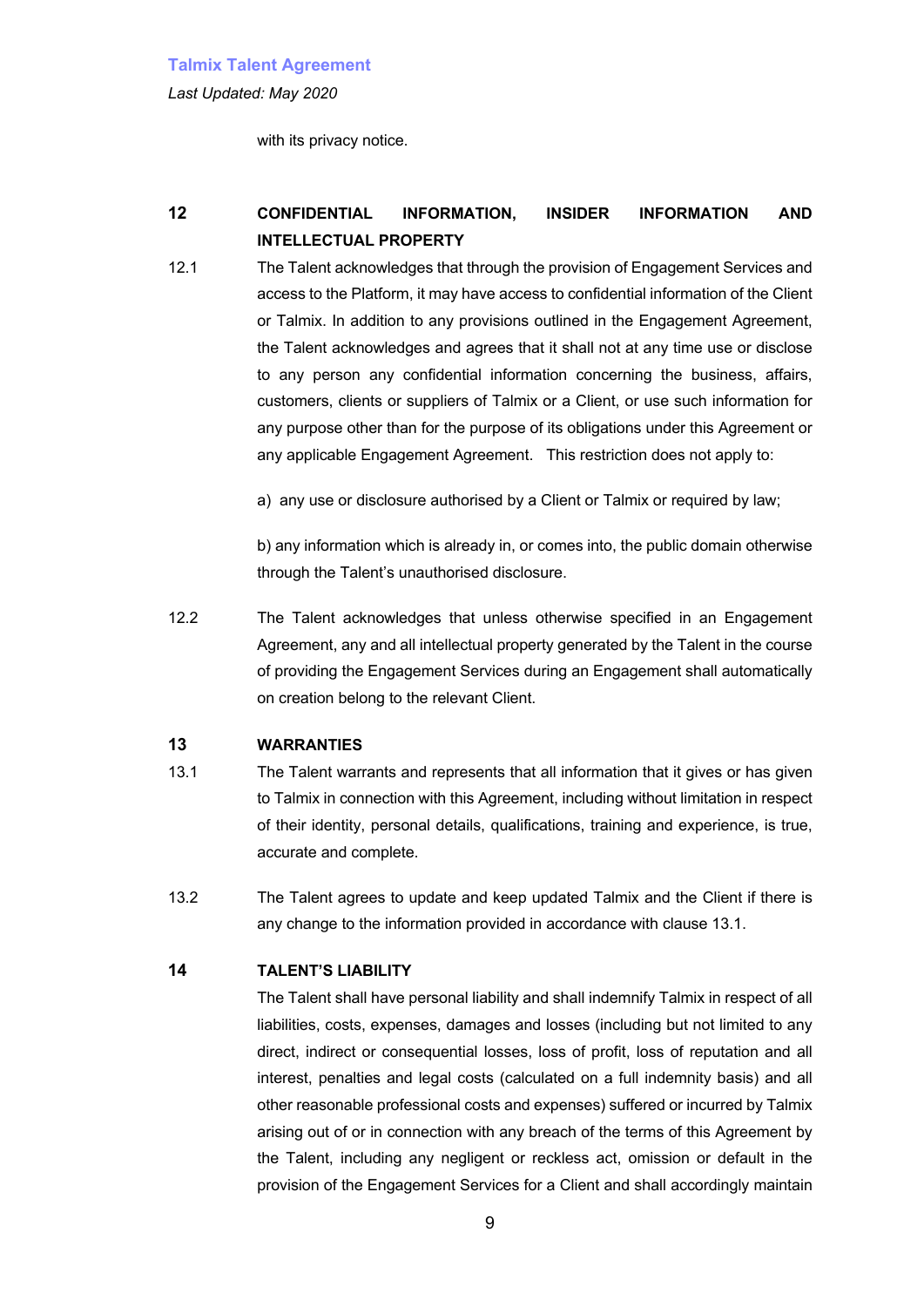#### *Last Updated: May 2020*

in force during the terms of this Agreement full and comprehensive Insurance Policies.

# **15 LIMITATION OF LIABILITY**

- 15.1 Nothing in this Agreement shall limit or exclude Talmix's liability for:
	- a) death or personal injury caused by its negligence, or the negligence of its personnel, agents or subcontractors;
	- b) fraud or fraudulent misrepresentation; and
	- c) any other liability which cannot be limited or excluded by applicable law.
- 15.2 Talmix shall have no liability to the Talent whatsoever in respect of any Engagement other than for the payment of any Talent Fee received from Clients under this Agreement, and the Talent agrees that its sole course of action in connection with any Engagement (other than in respect of the payment of Talent Fees received from Clients under this Agreement) shall be against the relevant Client.
- 15.3 Talmix gives no warranties whatsoever in relation to any Client, Engagement or the Platform and shall have no liability to the Talent in respect of any acts of omissions of any Client or the employees, officers or agents of any Client. Talmix does not guarantee that the use of the Platform will result in Engagements and has no obligation to provide the Talent with any connection to Clients other than in accordance with this Agreement.

# **16 ENGAGEMENT AND OTHER DEALINGS**

Neither party shall assign, transfer, mortgage, charge, declare a trust over or deal in any other manner with any or all of its rights and obligations under this Agreement without the prior written consent of the other party, such consent not to be unreasonably withheld or delayed, provided that Talmix shall have the right to assign this Agreement to a subsidiary, holding or parent company (and any of their subsidiaries) of Talmix on prior written notice to the Talent.

### **17 NO PARTNERSHIP OR AGENCY**

17.1 Nothing in this Agreement is intended to, or shall be deemed to, establish any partnership or joint venture between the parties, constitute any party the agent of the other party, or authorise any party to make or enter into any commitments for or on behalf of the other party.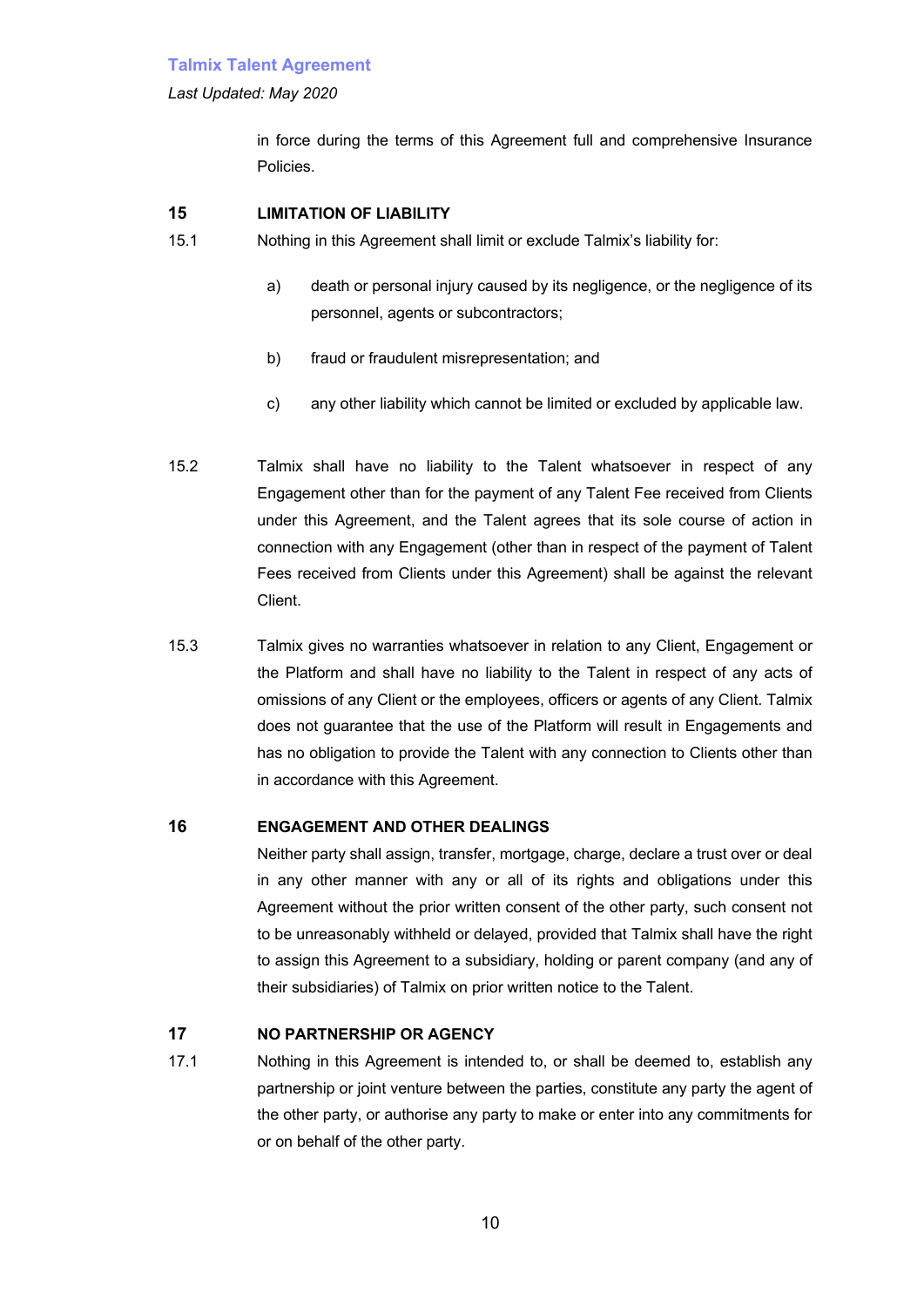#### *Last Updated: May 2020*

17.2 Each party confirms it is acting on its own behalf and not for the benefit of any other person.

# **18 ENTIRE AGREEMENT**

- 18.1 This Agreement constitutes the entire agreement between the parties in respect of the subject matter and any Engagements and supersedes and extinguishes all previous agreements, promises, assurances, warranties, representations and understandings between them, whether written or oral, relating to its subject matter.
- 18.2 Where the Talent has signed both an online contract and a physical contract, the terms of the physical contract shall prevail.

# **19 INSURANCE**

The Talent shall maintain at its sole expense adequate Insurance Policies covering the performance of the Engagement Services by the Talent.

# **20 VARIATION**

No variation of this Agreement or of any of the documents referred to in it shall be valid unless it is in writing and signed by or on behalf of each of the parties.

### **21 THIRD PARTIES**

- 21.1 The terms of this Agreement including but not limited to clause 12 and clause 13 are enforceable against a person acting on behalf of the Talent in any Capacity.
- 21.2 Except as expressly provided in clause 21.1, no person other than a party to this Agreement, their successors and permitted assignees, shall have any right to enforce any of the terms of this Agreement.

# **22 ASSIGNMENT AND OTHER DEALINGS**

- 22.1 The Talent shall not assign, transfer, mortgage, charge, subcontract, declare a trust over or deal in any other manner with any of its rights and obligations under this Agreement.
- 22.2 Talmix may at any time assign, mortgage, charge, declare a trust over or deal in any other manner with any or all of its rights under this Agreement.

# **23 SEVERANCE**

23.1 If any provision or part-provision of this Agreement is or becomes invalid, illegal or unenforceable, it shall be deemed modified to the minimum extent necessary to make it valid, legal and enforceable. If such modification is not possible, the relevant provision or part-provision shall be deemed deleted. Any modification to